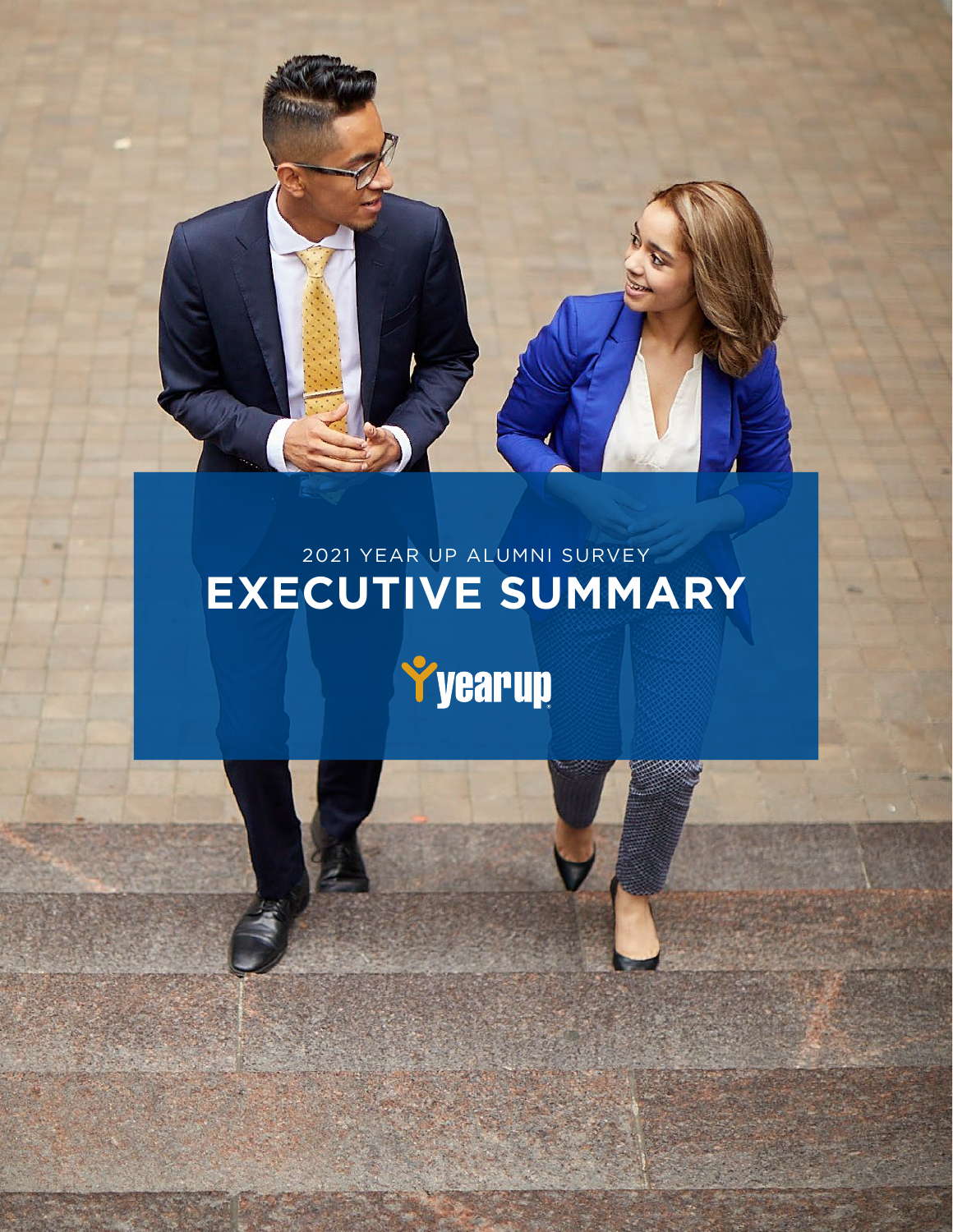#### Dear friends,

It is our pleasure to share with you this latest alumni survey report, our effort to learn how alumni have fared in their career, educational, and life pursuits after Year Up and ask for feedback that has helped us become [one of the most effective workforce](http://www.yearup.org/pace)  [programs in the country](http://www.yearup.org/pace).

We conducted our first national alumni survey in 2011. As in 2016, this survey was a collaboration between the Research & Evaluation and Alumni Relations teams, and we hope it will be a resource for internal and external partners in the Opportunity Movement. While it was a monumental effort to reach as many alumni as possible, the lessons learned were so valuable that we committed to surveying alumni every five years. [In our next survey in 2016](https://www.yearup.org/sites/default/files/2020-06/2016 Alumni Survey-ExecutiveSummary.pdf), we found that graduates' earnings grow steadily after the program and are competitive with college degree holders' wages. The majority of Year Up alumni (64%) considered themselves to be "thriving", exceeding quality of life measures for the U.S. general population. We also heard from alumni that they needed and wanted additional supports to pursue career-relevant certificates, credentials and degrees. In the years since, we responded by drastically expanding our [educational support offerings](https://www.yearupalumni.org/s/1841/interior.aspx?sid=1841&gid=2&pgid=458), for example, to pursue free Associate's and Bachelor's degrees with our partner educational institutions.

Preparing for this, our third all-alumni survey, presented some great new opportunities. We have a rich and active National Alumni Association, a broad alumni network of more than 23,000. Each year, thousands of alumni across the country participate in virtual events, attend our National Alumni Summits, and access resources to support their personal, career and educational development. Our vibrant alumni community is committed to advancing in their careers and education, contributing to Year Up's success, and taking action in the Opportunity Movement that is changing the narrative of young adults in our country.

Our alumni community works in close partnership with our dedicated National Alumni Relations Team. After more than six years as National Director of Alumni Relations, Ronda Harris Thompson recently stepped into a new role as Year Up's Chief Diversity Equity Inclusion & Belonging Officer. In February 2022, we were thrilled to welcome Janice Lindsey as our new National Director of Alumni Relations. Janice has more than 20 years of progressive leadership roles in leading non-profit organizations and in higher education. She joined Year Up in 2020 and previously served as Regional Director of Development for the Southeast Region, and we are fortunate to have her leadership on the Alumni team moving forward.

We also want to acknowledge that this survey went to our alumni at a time when so many of us have faced adversity and unexpected hardship during the COVID pandemic. During these trying times, it is especially important to reach out, connect, and learn where we can better offer our support. Many of our current students, staff, and graduates have been invited repeatedly to give their input, feedback, and perspectives over social media, email, and text messages from the many organizations, programs, and companies in our orbits. We are grateful to our alumni network for engaging with us, and providing the gift of feedback through the survey.

We are proud to share and celebrate the 2021 findings that show how our alumni are progressing in their careers, education, and in furthering the Opportunity Movement. We have also identified several important ways we know we can grow even stronger as an organization that aims to provide top-notch supports to our network.

We hope you find the report informative. Should you have any questions, please never hesitate to reach us at [alumnirelations@yearup.org.](mailto:alumnirelations%40yearup.org?subject=)



**Janice Lindsey** National Director of Alumni Relations



**Matt McCann** Senior Director of Alumni Advancement and Operations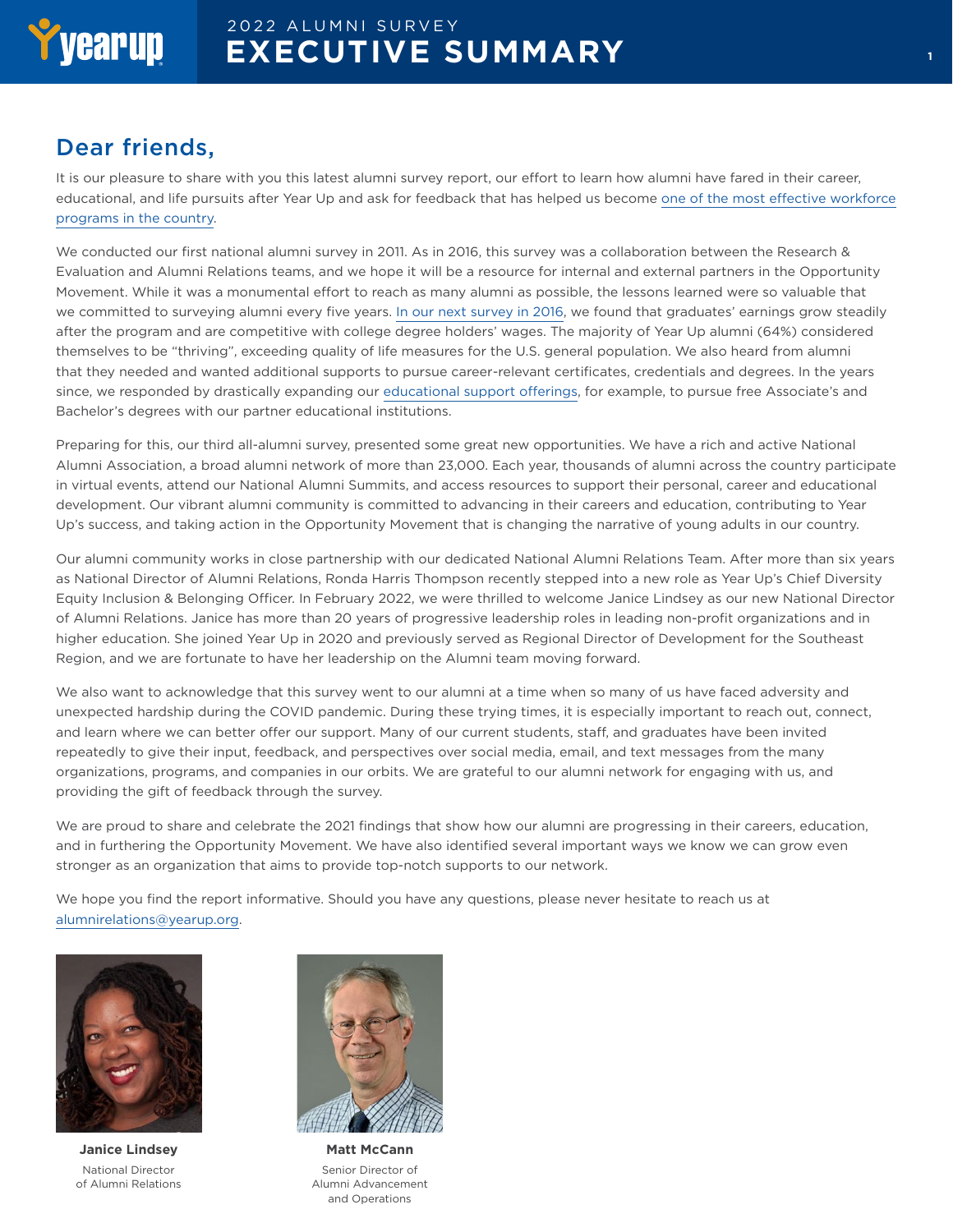#### INTRODUCTION

In fall 2021, Year Up's National Alumni Relations and Research & Evaluation teams surveyed Year Up alumni across the country. Building upon insights from our 2011 and 2016 alumni surveys, we were initially guided by four questions:

- **• Since leaving Year Up, how have alumni fared in terms of employment and wages?**
- **• Are alumni pursuing and completing post-secondary education and training opportunities after Year Up?**
- **• Do alumni feel that they have achieved stability and self-sufficiency in their lives after Year Up? How do they compare to others?**
- **• How are alumni continuing to engage with Year Up and what ongoing support do they need?**

However, there are key factors that make this 2021 report unique. First, Year Up's alumni population has more than doubled in size in the last five years with some alumni representing new cities, sites, and campuses that have launched since our last report. Second, Year Up established new graduate outcomes data collection and reporting practices. We now regularly capture alumni employment status and wages at one year after graduation and leverage the National Student Clearinghouse to measure longterm enrollment and completion of post-secondary education. We therefore complement and contextualize the 2021 Alumni Survey respondents' data with these other administrative and national data sources in the report. Finally, yet importantly, we administered the survey in fall 2021 during the COVID-19 pandemic and the related economic downturn.

We provide this context for a few reasons. We must carefully qualify the comparisons of the 2021 survey results to our past surveys' results or any pre-pandemic national employment or quality-of-life benchmarks that do not reflect recent socioeconomic challenges. Additionally, while we aimed to hear from as many alumni as possible, our surveys are not immune to selection and non-response biases. The "Data and Methods" section later in the report carefully compares our survey respondents to the wider population of alumni we attempted to reach, and shows we heard from a largely representative group of alumni. Still, the perspectives and experiences of alumni who opted to respond to our survey could differ meaningfully from those who did not. Researchers may choose from a variety of technical weighting methods that attempt to reduce selection and non-response biases, but the choice of method can have very different results, or may only minimally reduce or even exaggerate biases in worst cases.<sup>1</sup> We are still exploring weighting options for subsequent analyses and opted to present, as we have in past reports, the unweighted and unadjusted survey results below.

Key findings follow in four sections:

- **I. Career Development**
- **II. Education**
- **III. Quality of Life**
- **IV. Engagement with and Support from Year Up**

At the back of the report, we provide additional details about our data, methodology, and analyses.

#### I. CAREER DEVELOPMENT

In this section, we summarize data about alumni wages, employment rates, and career progress, and make special note of any differences between race and gender subgroups. Year Up historically graduates two classes each year (i.e., the "January" and "July" cohorts) and regularly uses post-program queries to confirm employment status and wages by four and 12 months after graduation for its most recent alumni. To avoid survey fatigue and any interference with our post-program queries, in fall 2021, we opted not to administer the full Alumni Survey to the recent graduates in the July 2020, January 2021, and July 2021 cohorts. Instead, we opted to combine employment data from recent cohorts' post-program queries with 2021 Alumni Survey responses collected from alumni from older cohorts who graduated between July 2002 and January 2020. **Uniquely, the wage and employment outcomes in this section include data from both 2,391 Alumni Survey respondents**2 **and 4,480 alumni from recent cohorts with complete 4- and 12-month post-program employment data.** The career progress subsection on page 7 and all subsequent report sections on education, quality of life, and engagement with Year Up focus strictly on the Alumni Survey respondents from the July 2002 through the January 2020 cohorts.

<https://www.pewresearch.org/methods/2018/01/26/how-different-weighting-methods-work/>

<sup>&</sup>lt;sup>1</sup> See Mercer, A., Lau, A., & Kennedy, C. (2018). For Weighting Online Opt-in Samples, What Matters Most? Pew Research Center,

 $^2$  Three outliers in the Alumni Survey wage data were removed before calculating averages. It was clear that the responses had typographical errors, and we elected not to assume the intended answers.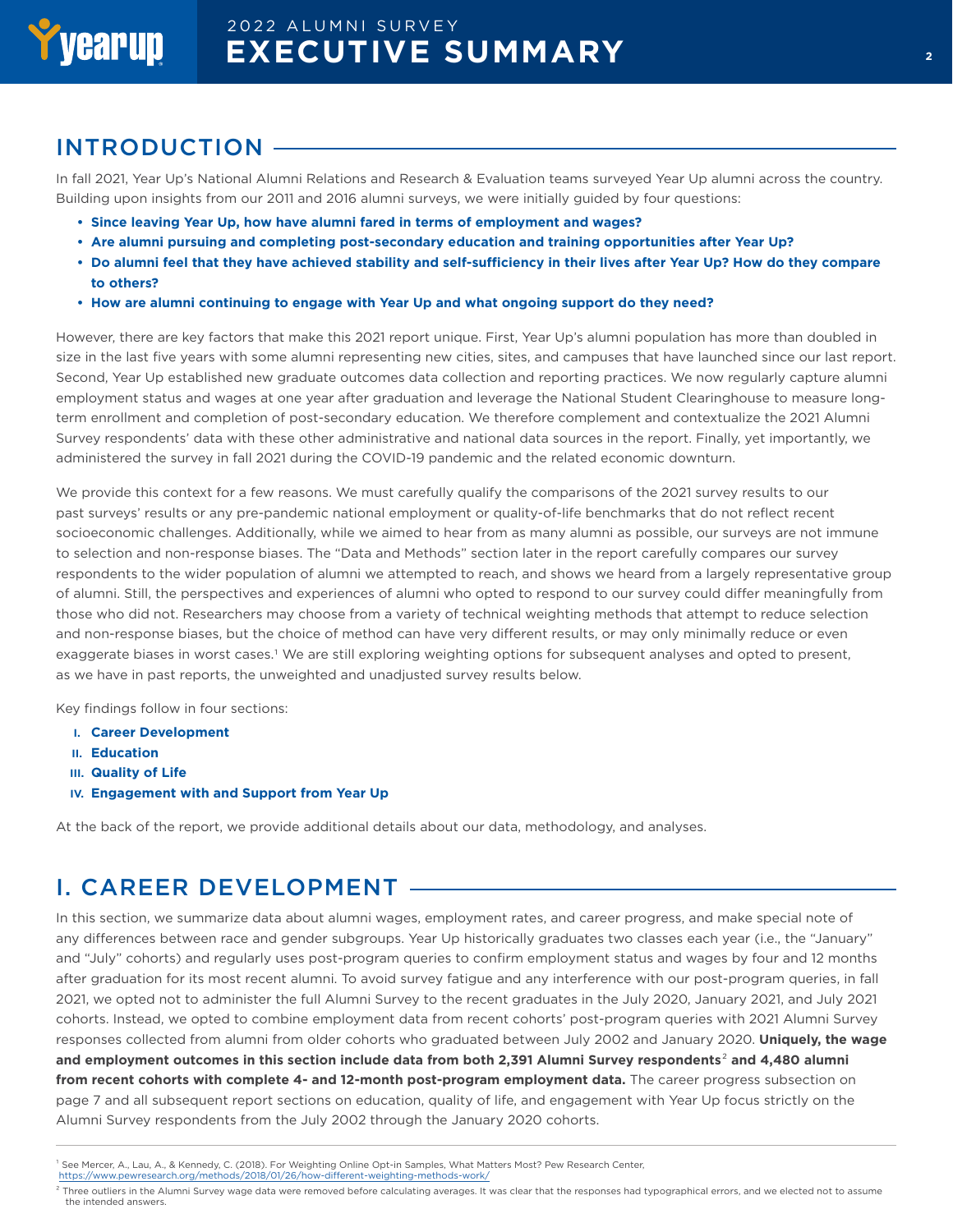# yearup

## 2022 ALUMNI SURVEY **EXECUTIVE SUMMARY**

#### Wages

From the second year after graduation and beyond, alumni earned their highest wages yet, with the biggest increases compared to results from the 2011 and 2016 alumni surveys<sup>3</sup> found among alumni who graduated from Year Up between 4 and 10 years ago.

- The average wage for all alumni was \$26. This compares favorably to the national average wages of those with Associate's degrees (\$23) and Bachelor's degrees (\$33).4
- As found in past Alumni Survey reports, wages improve over time for alumni as they progress through their careers after graduating from Year Up.
- Those who graduated one year ago include the July 2020, January 2021 and July 2021 cohorts. Notably, all of these cohorts graduated after the onset of the COVID-19 pandemic during a pronounced economic downturn with national unemployment rates that remained inflated over pre-pandemic levels at least through July 2021.<sup>5</sup>



<sup>3</sup> Hourly wages for the 2011 and 2016 Alumni Surveys have been adjusted for inflation and translated into 2021 dollars

4 <https://www.bls.gov/emp/chart-unemployment-earnings-education.htm>

5 [https://www.bls.gov/news.release/archives/empsit\\_01072022.pdf](https://www.bls.gov/news.release/archives/empsit_01072022.pdf)

<sup>6</sup> Since Year Up's first cohort graduated in July 2002, at the time of the 2011 Alumni Survey there were not any alumni who were more than 10 years beyond graduation.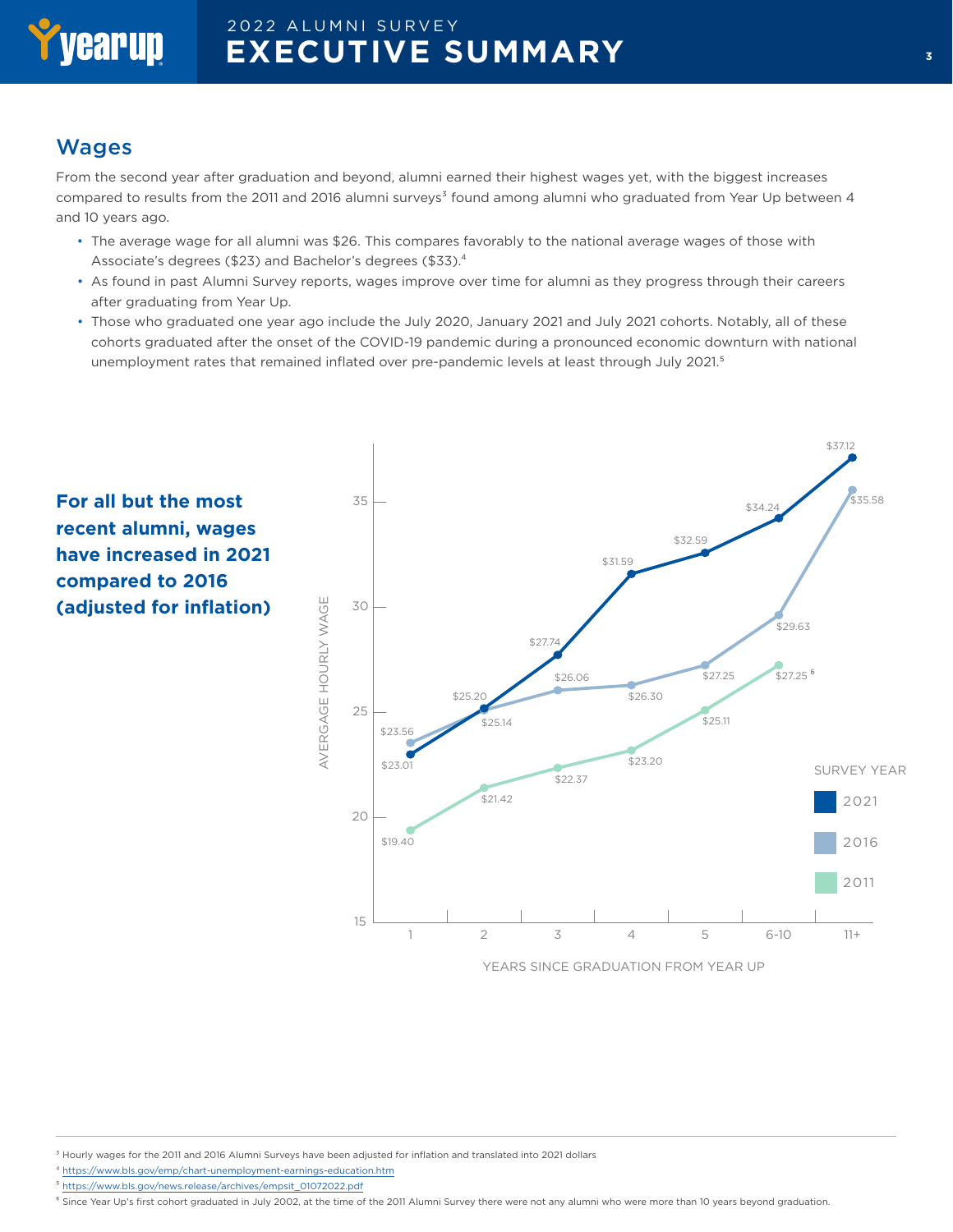#### Employment Rates

- Full-time employment for alumni has decreased slightly from 75% in 2016 to 73% in 2021, and unemployment increased from 13% to 19%. There were, however, some noteworthy differences depending upon how long ago alumni graduated from Year Up:
	- Unemployment rates were elevated (23%) among alumni from the three most recent cohorts (July 2020, January 2021, and July 2021) who graduated after the pandemic's onset compared to cohorts that graduated in January 2020 or earlier (12%).
	- Full-time employment rates for alumni cohorts who graduated before the pandemic (classes of January 2020 and earlier; 81%) were comparable to the general U.S. population (80%).<sup>7</sup>
- Many alumni reported that the COVID-19 pandemic affected their employment. Of the alumni who had been unemployed for a period of at least 4 months, 88% lost their jobs due to the pandemic and/or had to stop working due to health or care concerns related to COVID-19.



#### Wage and Employment Differences

• In past Alumni Survey reports, we noted some important wage and employment differences comparing across alumni race/ethnicity and gender subgroups and to national averages. We revisit those comparisons here, especially in light of research that has shown the COVID-19 economic downturn has disproportionately affected young adults and workers of color.<sup>8</sup>

<sup>7</sup> <https://www.bls.gov/web/empsit/cpseea06.htm> The full-time employment rate was derived by dividing the total number of full-time workers (129,388,000) by the overall number of workers (162,155,000) in November 2021

8 See Hershbein, B.J., & Holzer, H.J. (2021), The COVID-19 Pandemic's Evolving Impacts on the Labor Market: Who's Been Hurt and What We Should Do, [https://research.upjohn.org/cgi/viewcontent.cgi?article=1360&context=up\\_workingpapers,](https://research.upjohn.org/cgi/viewcontent.cgi?article=1360&context=up_workingpapers) and Milovanska-Farrington, S. (2021), The Effect of a Health and Economic Shock on the Gender, Ethnic and Racial Gap in Labor Market Outcomes: Evidence from COVID-19, <https://www.econstor.eu/bitstream/10419/236303/1/dp14272.pdf>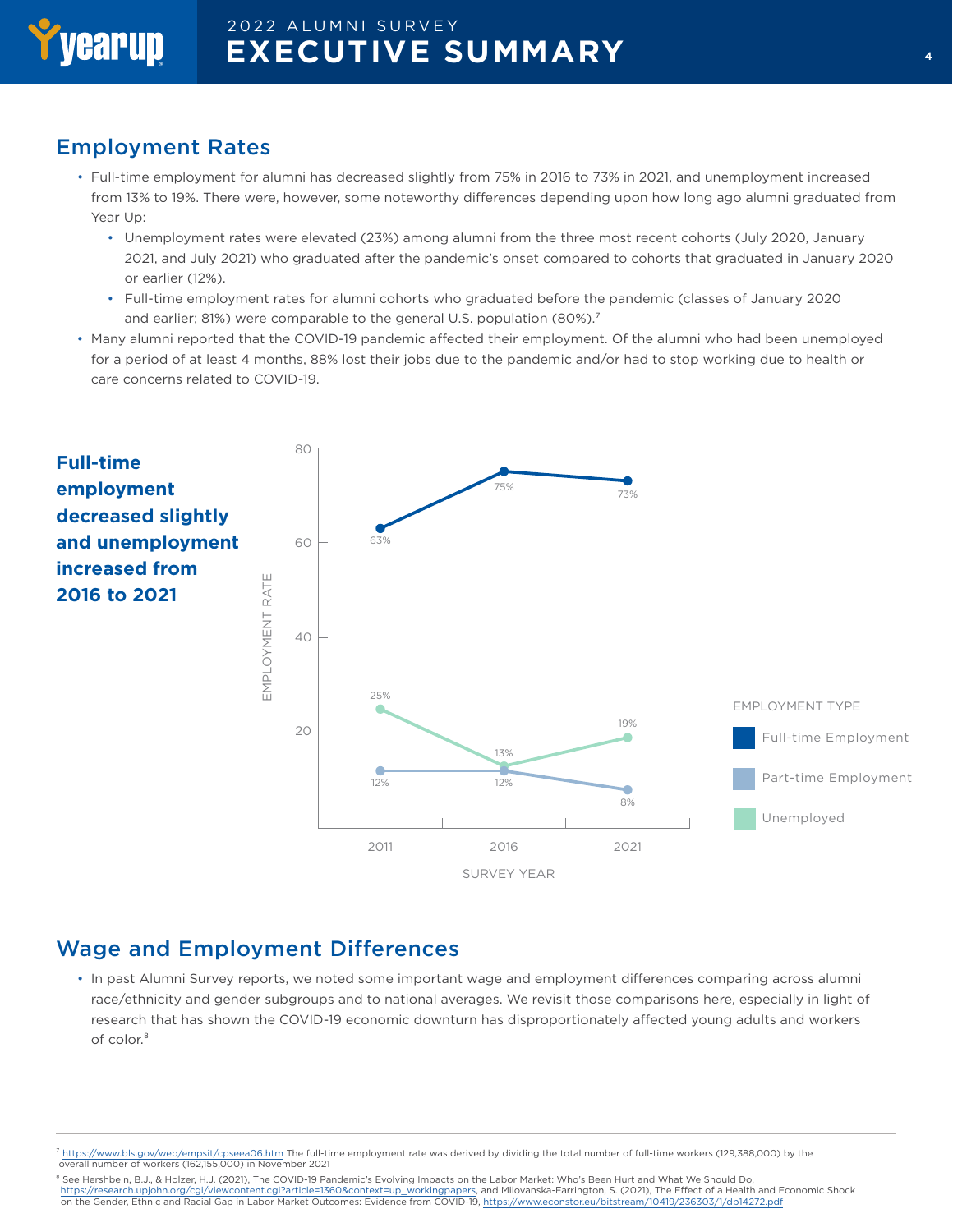

#### Race/Ethnicity

- Wages increased for all but white and Hispanic alumni. Hispanic alumni's wages held essentially constant, with a modest decrease for White alumni.
- Comparing alumni of color to their white counterparts, the racial wage gap has narrowed from \$5.70 in 2016 to \$4.30 in 2021 for Black alumni. For Hispanic alumni, this gap has modestly narrowed from \$3.80 to \$3.10. While these wage gaps are both smaller than those observed in the general U.S. population (\$5.25 for Black workers and \$6.15 for Hispanic workers)<sup>9</sup>, they confirm that Year Up graduates continue to face the inequities of the Opportunity Divide after a Year Up experience.
- The overall racial employment gap for Black alumni decreased to 3% (from 7% in 2016). The overall employment gap for Hispanic alumni has disappeared entirely (from 3% in 2016), and in 2021, they are slightly more likely to be employed than white alumni (84% compared to 82%).



#### Gender

- The gender wage gap between male and female alumni shrank to \$1.65 in 2021 compared to \$2.60 in 2016. This is less than half the size of the national gender wage gap of \$4.35 in 2021,<sup>11</sup> and demonstrates that Year Up's women-identifying alumni continue to face inequities in their careers after Year Up.
- As found in 2016, there is not a meaningful gap in overall employment by gender, as was also the case nationally for laborforce-participating adults in late 2021.<sup>12</sup>

- <sup>10</sup> Hourly wages for the 2016 Alumni have been adjusted for inflation and translated into 2021 dollars.
- <sup>11</sup> See footnote 9

12 <https://www.bls.gov/web/empsit/cpseea06.htm>

 $\frac{9}{1}$  <https://www.bls.gov/cps/cpsaat37.pdf>This source reports weekly earnings. To convert to hourly earnings, we divided the weekly figures by 40, representing a<br>typical 40-hour work week.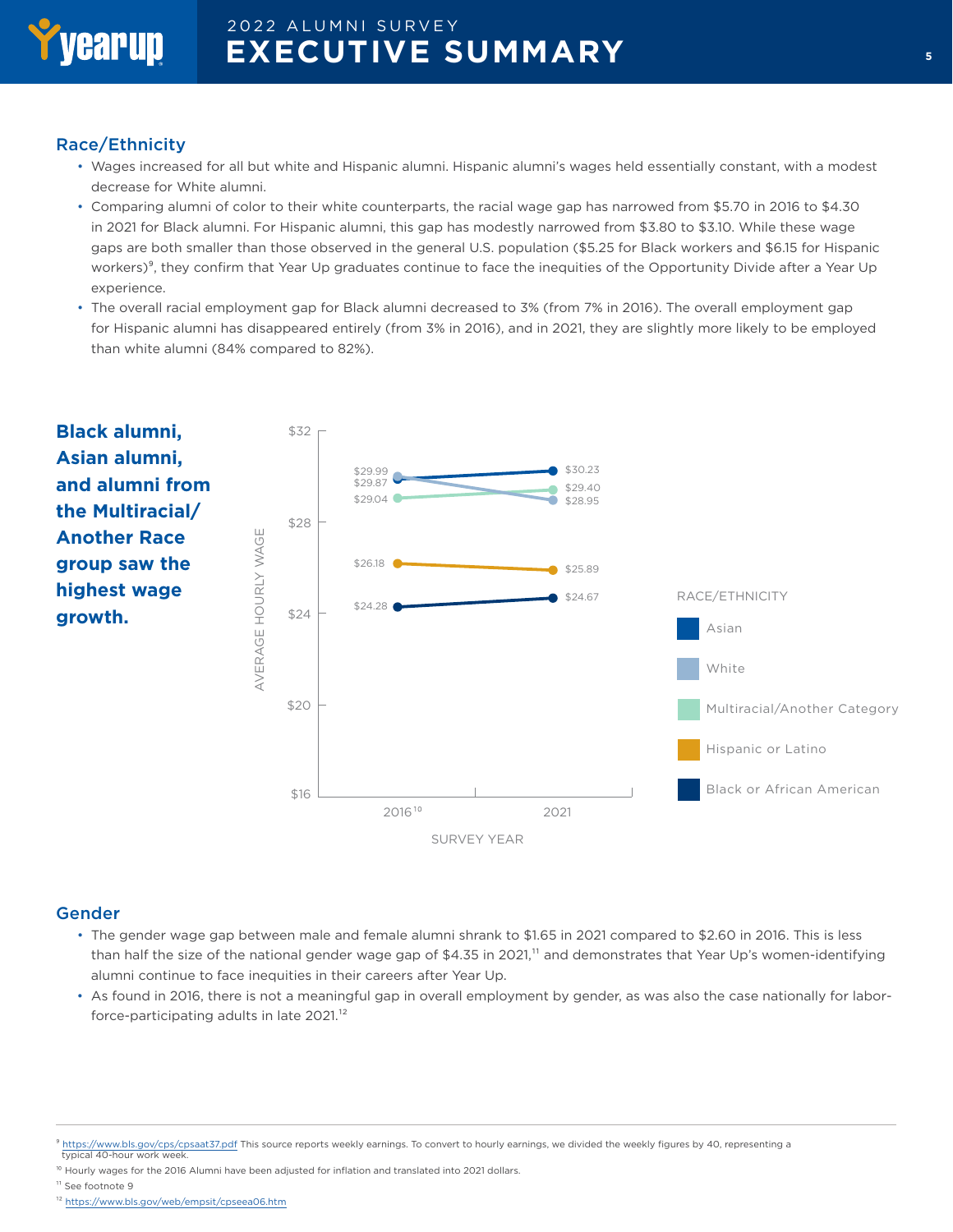| Gap                   | <b>Comparison</b> | <b>Year Up</b><br>Alumni 2021 | <b>U.S. General</b><br><b>Population 2021</b> | <b>Year Up</b><br>Alumni 2016 | <b>U.S. General</b><br><b>Population 2016</b> |
|-----------------------|-------------------|-------------------------------|-----------------------------------------------|-------------------------------|-----------------------------------------------|
| Wage Gap              | White - Black     | \$4.30                        | \$5.60                                        | \$5.70                        | \$5.70                                        |
|                       | White - Hispanic  | \$3.10                        | \$5.80                                        | \$3.80                        | \$7.40                                        |
|                       | Male - Female     | \$1.65                        | \$4.35                                        | \$2.60                        | \$5.10                                        |
| <b>Employment Gap</b> | White - Black     | 3%                            | 4%                                            | 7%                            | 4%                                            |
|                       | White - Hispanic  | O%                            | 3%                                            | 3%                            | 1.5%                                          |
|                       | Male - Female     | O%                            | $O\%$                                         | O%                            | 11%                                           |

Year Up program operations in major cities are broadly grouped into three geographic regions, the Northeast, Southeast, and West.<sup>13</sup> The table below summarizes the number of alumni and average wages in each region, and shows that the gaps in average wages by race/ethnicity do vary by geography. There are gaps in all regions with the smallest differences in the Southeast where there are the lowest regional average wages.

| <b>Race</b>                      | <b>Number of Alumni</b><br>in Region | <b>Percent of Alumni</b><br>in Region |         | <b>Average Hourly Wage</b> |
|----------------------------------|--------------------------------------|---------------------------------------|---------|----------------------------|
| <b>Northeast</b>                 |                                      |                                       |         |                            |
| Asian                            | 129                                  | 7%                                    | \$25.40 |                            |
| <b>Black or African American</b> | 732                                  | 39%                                   | \$25.20 | \$26.00                    |
| Hispanic or Latino               | 705                                  | 38%                                   | \$25.60 | Northeast                  |
| Multiracial/Another Category     | 160                                  | 9%                                    | \$29.40 | Average                    |
| White                            | 133                                  | 7%                                    | \$29.30 |                            |
| <b>Southeast</b>                 |                                      |                                       |         |                            |
| Asian                            | 76                                   | 6%                                    | \$26.40 |                            |
| <b>Black or African American</b> | 875                                  | 67%                                   | \$23.50 | \$24.10                    |
| Hispanic or Latino               | 205                                  | 16%                                   | \$24.60 | Southeast                  |
| Multiracial/Another Category     | 95                                   | 7%                                    | \$25.20 | Average                    |
| White                            | 58                                   | 4%                                    | \$25.30 |                            |
| <b>West</b>                      |                                      |                                       |         |                            |
| Asian                            | 311                                  | 20%                                   | \$33.10 |                            |
| Black or African American        | 249                                  | 16%                                   | \$27.00 |                            |
| Hispanic or Latino               | 739                                  | 47%                                   | \$26.60 | \$28.70<br>West Average    |
| Multiracial/Another Category     | 173                                  | 11%                                   | \$31.70 |                            |
| White                            | 85                                   | 5%                                    | \$30.90 |                            |

<sup>13</sup> We group Year Up program locations in the following states into three broader geographic regions for comparison: Northeast = CT, DE, IL, MA, NJ, NY, PA, RI;<br>Southeast = DC, FL, GA, MA, NC, VA, MD; West = AZ, CA, TX, W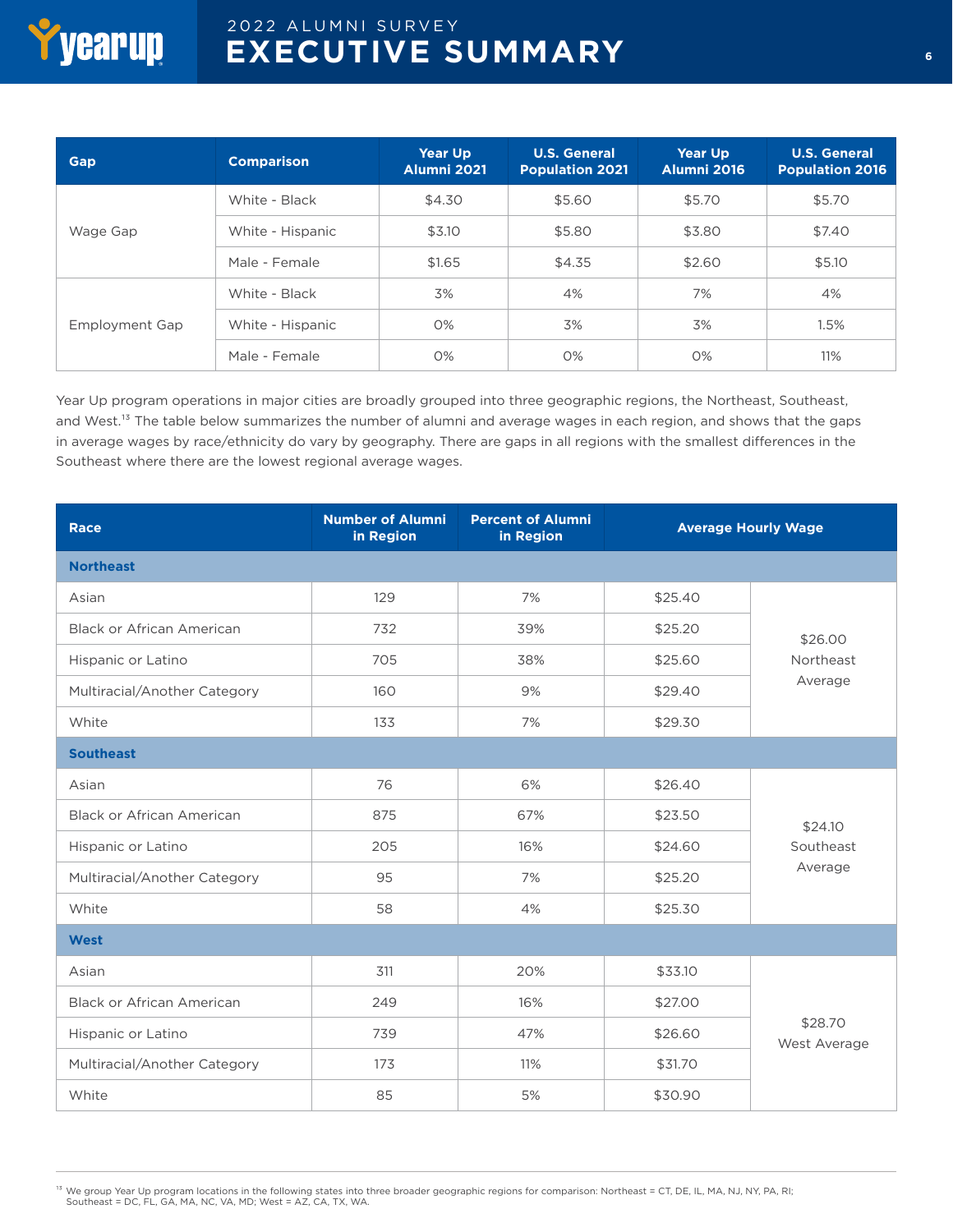

#### Career Progress

This section on career progress summarizes data from 2021 Alumni Survey respondents and excludes the more recent cohorts (July 2020, January 2021, July 2021) whose employment and wage data were analyzed above. Most alumni respondents have a positive view of the trajectory of their careers since graduating, even if they have reached a steady state in terms of promotions, raises, and increases in responsibility.



# II. EDUCATION

In our 2016 Alumni Survey, we asked alumni about their educational attainment since graduating from Year Up and their prospective plans to pursue additional education and training. In our latest 2021 Alumni Survey report, we instead leveraged the National Student Clearinghouse's repository of post-secondary education enrollment and degree completion records. Compared to 2016, the change in data sources regarding alumni education helpfully shortened a portion of the survey we administered in 2021 because we did not have to ask questions about ongoing education. As a tradeoff, this change also means we cannot make direct comparisons to the last report about current or future aspirations for post-secondary education. Still, we drew a few high-level parallels between the 2016 and 2021 findings in the following.

#### **Of the respondents,14 52% had pursued some further education or completed a certification or a degree after graduating from Year Up.**

- Among the 15% of all respondents who earned AA, BA, or MA degrees after Year Up, it took them, on average, three, four, and six years, respectively, to complete after graduating from Year Up. BA earners completed their degrees one year faster than what we observed in the 2016 report (5 years), but timelines for AA and MA degree completion are on par with the last report.
- 7% of respondents have attained a BA degree or above after Year Up, compared to 3% reported in 2016.
- The average wages of alumni who are employed full-time compared favorably to those of college-educated adults nationwide (\$23 for AA holders and \$33 for BA holders).15

<sup>&</sup>lt;sup>14</sup> Though we collect National Student Clearinghouse data for all cohorts, the July 2020, January 2021, and July 2021 cohorts are excluded here. Alumni from these cohorts graduated so recently as to have little time to pursue higher education.

<sup>&</sup>lt;sup>15</sup> <https://www.bls.gov/emp/chart-unemployment-earnings-education.htm>This source reports weekly earnings. To convert to hourly earnings, we divided the weekly<br>figures by 40, representing a typical 40-hour work week.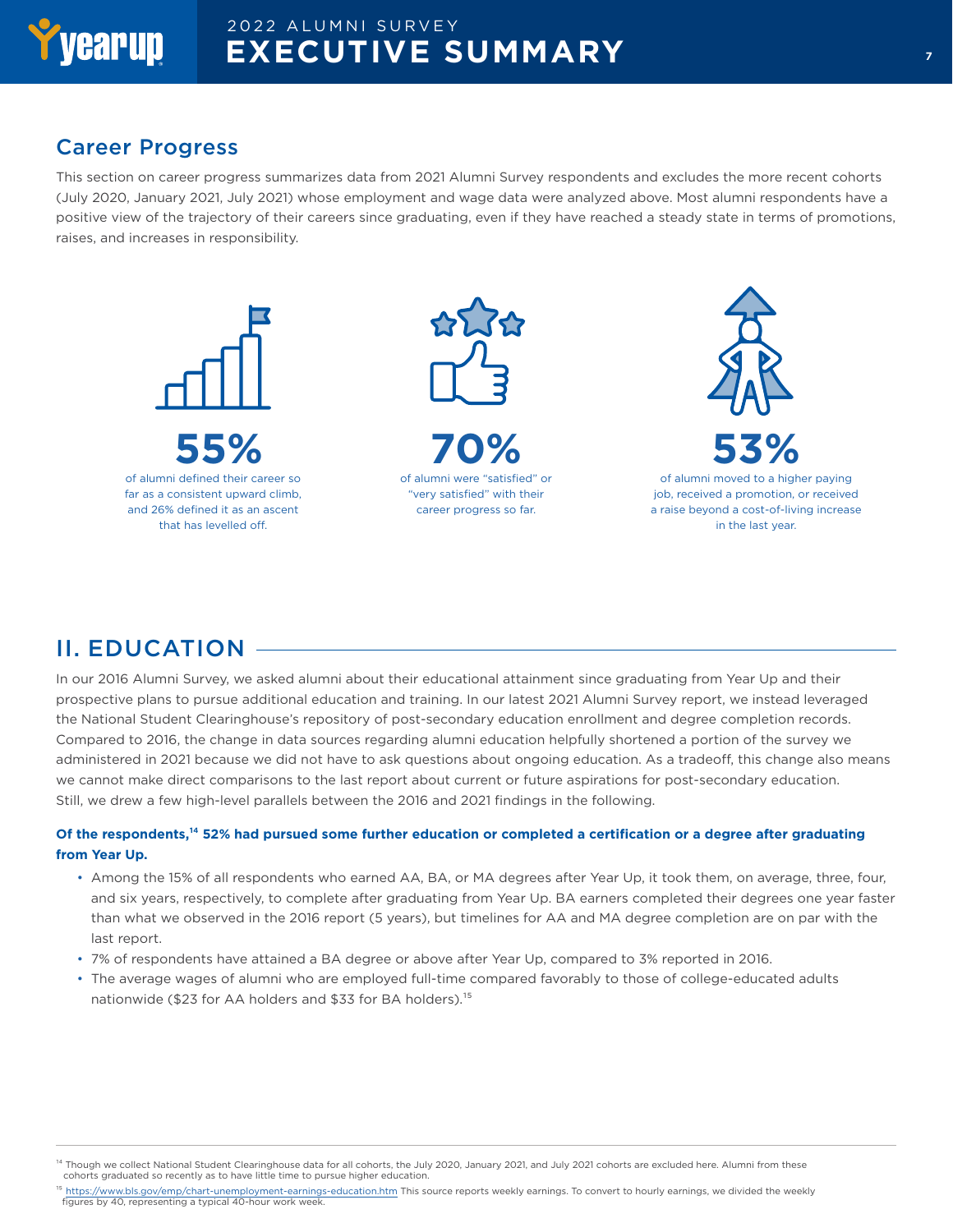

| <b>Employment Status</b><br><b>Post Year Up Educational Attainment</b> |                                      | % of All Alumni |         | <b>Average Hourly Earnings</b> |                     |  |
|------------------------------------------------------------------------|--------------------------------------|-----------------|---------|--------------------------------|---------------------|--|
|                                                                        | BA completion or above               | 6%              | \$35.30 |                                |                     |  |
|                                                                        | AA completion                        | 5%              | \$32.50 | \$31.90                        |                     |  |
| <b>Full-time (81%)</b>                                                 | Some education/training less than AA | 30%             | \$31.00 | FT Jobs<br>Average             |                     |  |
|                                                                        | No further education                 | 40%             | \$32.00 |                                | \$31.00             |  |
| Part-time (7%)                                                         | BA completion or above               | <1%             | \$24.30 |                                | All Jobs<br>Average |  |
|                                                                        | AA completion                        | 1%              | \$15.00 | \$19.90<br>PT Jobs             |                     |  |
|                                                                        | Some education/training less than AA | 3%              | \$17.90 | Average                        |                     |  |
|                                                                        | No further education                 | 3%              | \$22.90 |                                |                     |  |
|                                                                        | BA completion or above               | 1%              |         |                                |                     |  |
| Unemployed (12%)                                                       | AA completion                        | 1%              |         |                                |                     |  |
|                                                                        | Some education/training less than AA | 5%              | N/A     |                                |                     |  |
|                                                                        | No further education                 | 5%              |         |                                |                     |  |

## III. QUALITY OF LIFE

When asked to assess their quality of life, alumni responses in 2021 were very similar to what we found in 2016, including in comparison to the general U.S. population.<sup>16</sup>

- Alumni respondents were more likely than the U.S. general population to consider themselves "thriving," (60% compared to 50%) and also more likely to consider themselves "suffering" (11% compared to 4%).<sup>17</sup> This was very consistent with findings from 2016.
- Recent Year Up graduates from the last two years (graduating between July 2019 and July 2021) had lower average perceptions of their lives than alumni further removed from Year Up. The majority of recent graduates entered into the workforce at or after the onset of the COVID-19 pandemic and the related economic downturn. This timing could have affected life ratings compared to alumni who were further removed from the program and further along and more established in their post-Year Up career paths. However, our Alumni Survey data do not allow us to test that theory directly.

Alumni's assessment of their financial well-being in 2021 was also similar to what we observed in 2016. These responses can be benchmarked against the general population, but the latest data from the Federal Reserve are from 2020, limiting comparison only to the first but not the second year following the onset of the pandemic. Below, we made comparisons between 2021 Alumni Survey results and the 2020 national benchmarks. The 2020 benchmarks must be qualified because they do not reflect any changes in well-being related to the continued worldwide economic and social shifts in 2021.

- In 2021, 74% of alumni respondents said they were "living comfortably" or "doing okay," which was slightly lower than the 2020 statistic, 75%, for the U.S. general population, though still much higher than 52% for low-income families earning less than \$25,000/year and 65% for families earning \$25,000-49,999/year.<sup>18</sup>
- The average wages of alumni who said they were "living comfortably" differ meaningfully by the three geographic regions by which Year Up groups its program locations.<sup>19</sup> For example, alumni respondents who are living comfortably in the West (including CA, AZ, WA and TX) earn the equivalent of \$16,000/year more than those in the Southeast (including the Capital Region, FL, GA, and NC) on average.
- <sup>16</sup> Gallup (2016). *Understanding How Gallup Uses the Cantril Scale*.<http://www.gallup.com/poll/122453/understanding-gallup-uses-cantril-scale.aspx>
- 17 <https://news.gallup.com/poll/388682/life-ratings-retreat-close-2021.aspx>
- <sup>18</sup> <https://www.federalreserve.gov/publications/2021-economic-well-being-of-us-households-in-2020-overall-financial-well-being-in-2020.htm>

<sup>&</sup>lt;sup>19</sup> We group Year Up program locations in the following states into three broader geographic regions for comparison: Northeast = CT, DE, IL, MA, NJ, NY, PA, RI; Southeast = DC, FL, GA, MA, NC, VA, MD; West = AZ, CA, TX, WA.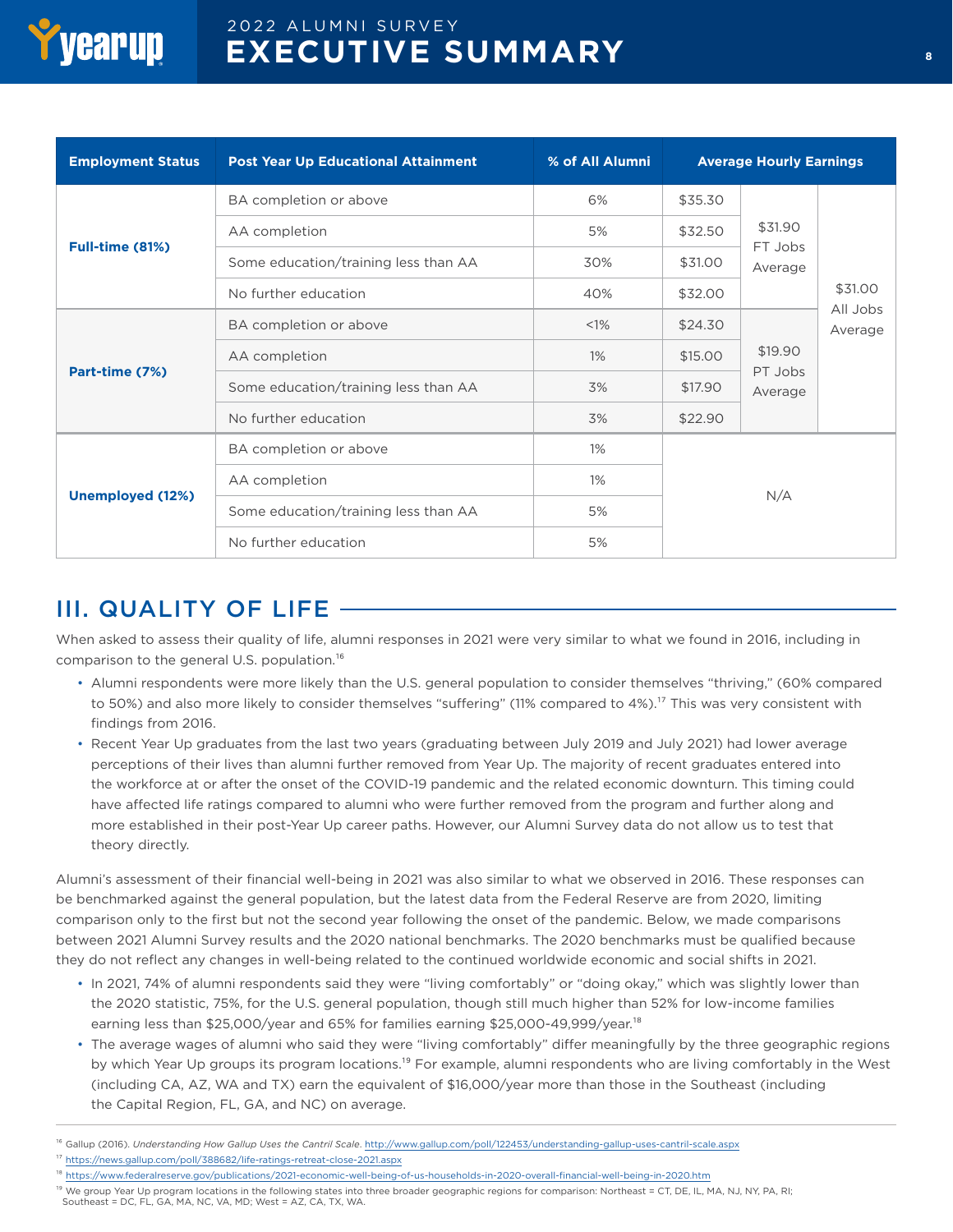**Alumni are more likely than the U.S. population to have a very good or very poor life assessment**

Yyearup



| Financial Wellbeing <sup>20</sup><br><b>Year Up Region</b> |           |         | <b>Average Hourly Earnings</b> |
|------------------------------------------------------------|-----------|---------|--------------------------------|
|                                                            | Northeast | \$20.30 | \$20.40                        |
| Finding it Difficult to Get By (3%)                        | Southeast | \$18.40 | "Difficult"                    |
|                                                            | West      | \$21.70 | Average                        |
| Just Getting By (18%)                                      | Northeast | \$22.90 | \$22.00                        |
|                                                            | Southeast | \$19.90 | "Getting By"                   |
|                                                            | West      | \$22.80 | Average                        |
|                                                            | Northeast | \$28.40 | \$29.00                        |
| Doing Okay (46%)                                           | Southeast | \$26.60 | "Doing Okay"                   |
|                                                            | West      | \$31.90 | Average                        |
| Living Comfortably (33%)                                   | Northeast | \$37.70 | \$39.80                        |
|                                                            | Southeast | \$36.60 | "Comfortable"                  |
|                                                            | West      | \$44.70 | Average                        |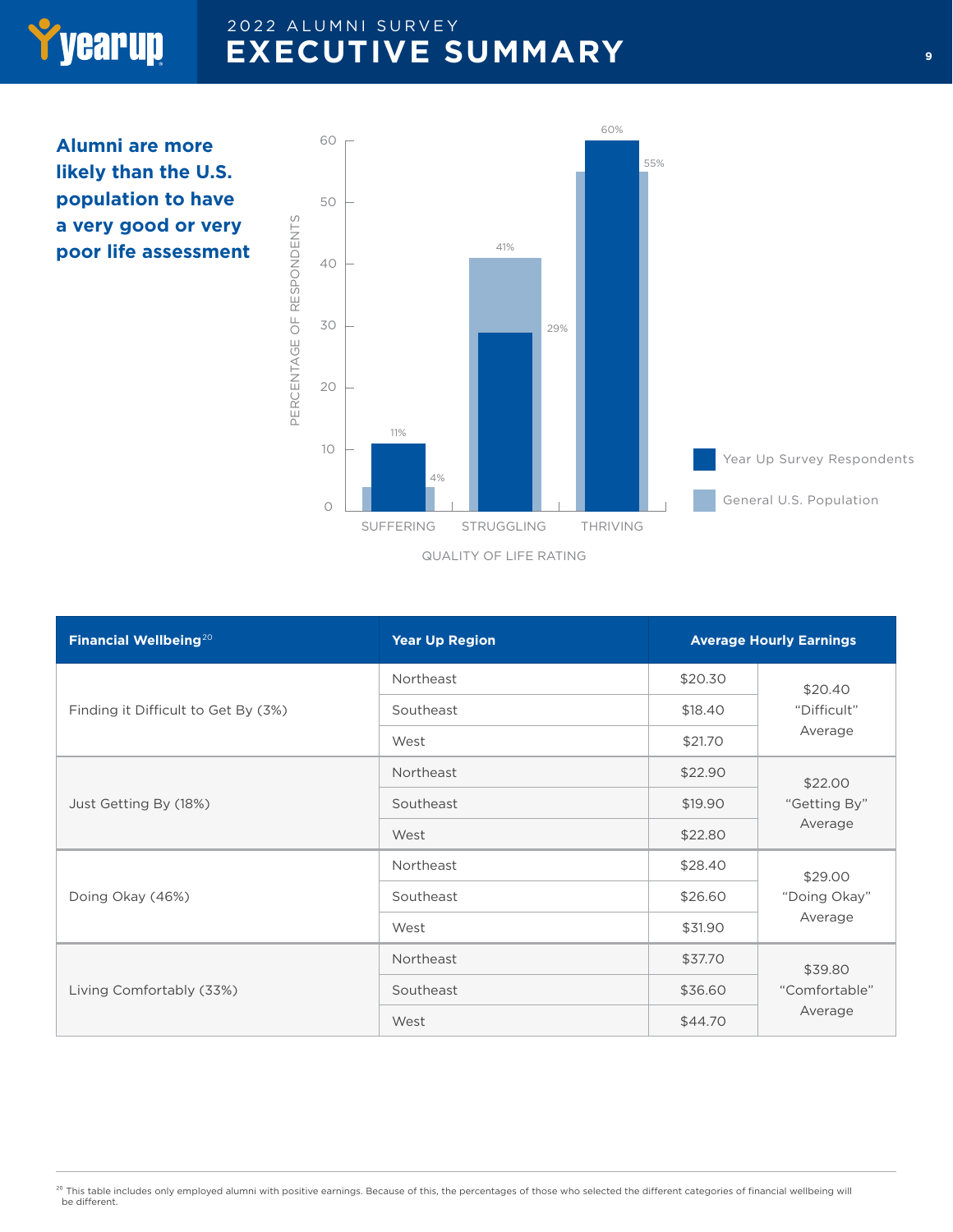# IV. ENGAGEMENT WITH AND SUPPORT FROM YEAR UP

At Year Up, our Alumni Relations Team affectionately refers to the period after graduation as the "longest phase of the program." Every graduate of Year Up is a lifelong member of the National Alumni Association (NAA)<sup>21</sup> and has access to a wide array of post-program career, family, and educational supports, and programming, as well as networking and engagement opportunities. Many graduates participate in national retreats and conferences and local events offered each year. Year Up's National Alumni Association is guided by three long-term strategic commitments (developed by alumni leaders in 2014), known as ACT for short:

- **A**dvance in career and higher education
- **C**ontribute to Year Up's success
- **T**ake action in the Opportunity Movement

In the 2021 survey, we asked exploratory questions about how alumni continued to support Year Up's mission in their professional, educational and community activities. The exploratory questions offered extensive but not exhaustive response options about engaging with Year Up, so the total number of alumni respondents to each question varied.

- Of the 2,060 alumni who responded about going to Year Up events, 50% have attended at least one event since graduating, and 21% have attended at least one event a year.
- Of the 1,578 alumni who told us how they engaged with Year Up, 62% have referred at least one student to Year Up, 25% have volunteered or spoken at a Year Up event, and 13% have made financial donations to the organization.
- Of the 1,196 alumni who told us about their leadership experiences, 47% have directly supervised others at work, 50% have overseen or directed a project at work, and 17% have served as leaders in workplace groups (such as task forces or working groups).
- Of the 592 alumni who told us about their contributions to the Opportunity Movement, 50% have worked to alleviate poverty or provide services for the economically disadvantaged, and 48% have worked to address disparities in areas related to the Opportunity Divide or advocated for change in those areas.
- Of the 1,975 alumni who responded about their likelihood to recommend Year Up to others, 92% indicated they are satisfied with Year Up, compared to 93% in 2016.

When reflecting on alumni support services, respondents:

- Reported that financial education, job search support, and professional development were the three most important of many support services offered to them by Year Up.
- Cited job search support as their most commonly used service. Of the 1,984 alumni who had used a listed service, 72% of respondents utilized job search support, 28% utilized professional development, and 23% utilized college advising.

## DATA AND METHODS

We used five sources of data and information throughout the 2021 Alumni Survey report:

- Year Up administrative data on all alumni including demographics and information on program enrollment, participation, and graduation
- 2021 Alumni Survey responses from alumni who graduated from July 2002 through January 2020 with questions about career progression, perceptions of financial well-being and quality of life, and ongoing engagement with Year Up
- Verified employment status and wage records collected at four and 12 months after graduation from Year Up, specifically for the most recently graduated classes of July 2020, January, 2021, and July 2021
- Individually matched alumni higher education enrollment and certificate/credential completion records from the National Student Clearinghouse
- Contextual and national benchmark data cited from sources including Gallup and Federal Reserve System surveys of U.S. households, the Bureau of Labor Statistics, and other scholarly articles related to economic trends and the COVID-19 pandemic.

<sup>&</sup>lt;sup>21</sup> For more information about Year Up's National Alumni Association, please visit: [www.yearupalumni.org](http://www.yearupalumni.org)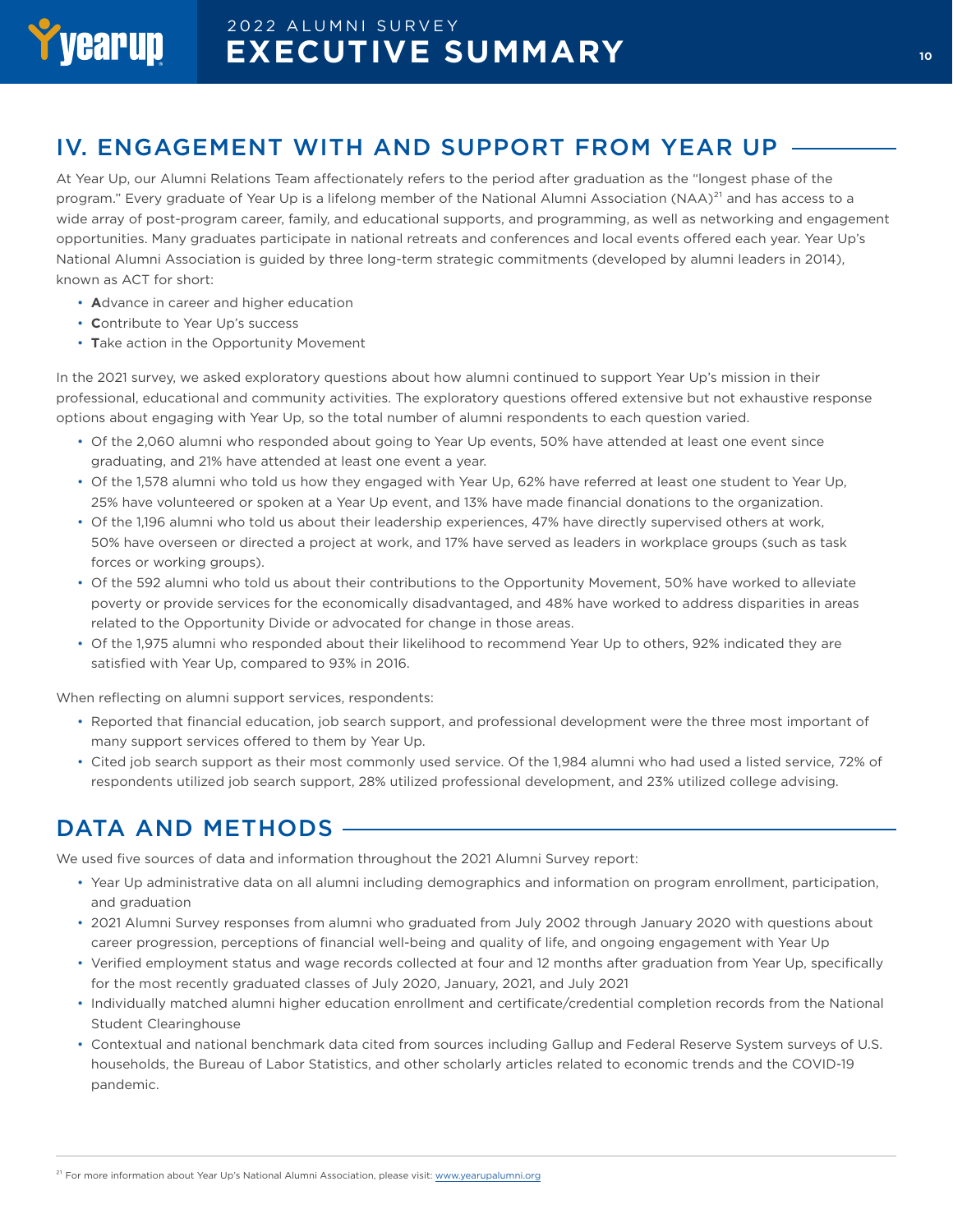This section provides additional details regarding the alumni population targeted for the survey, our administration of the survey, and comparisons to the sample of alumni who opted to respond to our survey.

Historically, Year Up has two graduating classes a year, one in winter (the "January" cohort) and one in summer (the "July" cohort). We designed the 2021 Alumni Survey for all 18,591 alumni from the very first class of graduates in July 2002 through the class that graduated in January 2020. We administered the survey electronically and distributed it via email and text between October and December 2021. Additionally, we posted generic web links to the survey on Year Up social media pages, the alumni website, and the alumni newsletter, all of which have a sizable alumni following online. We also offered three chances to win American Express gift cards as incentives for participation.<sup>22</sup>

We secured valid, unique contact information for 17,184 alumni (91% of all alumni on record through the class of January 2020), which became our target population of alumni who were eligible for our outreach. We received 2,391 unique responses, 82.4% of which were complete. This represents a response rate of 14% (or 11.5% of all 18,591 alumni on record).<sup>23</sup> Most respondents (75%) replied by clicking the personalized survey links sent to their email and/or phone numbers, while all others responded to the generic web links shared online and over social media.

Comparing the 2,391 respondents in the sample to the 18,591 alumni from July 2020 through January 2020:

- Most survey respondents were from the 2017-2020 cohorts (56%), which represented 49% of the 18,000+ alumni pool.
- Geographic representation in the survey sample was proportionate to a Year Up location's share of the alumni population. The most variation was found in the Bay Area in California (17% of respondents versus 14% of the alumni pool; inclusive of San Francisco, San Jose and surrounding areas) and Greater Boston (17% of respondents versus 20% of the alumni pool), Year Up's first and longest-operating program location.
- Responses were proportionate by Year Up's operating models: 75% from our standalone Core programs, 24% from our college-based models, and 1% from employer-based programs co-located with employer partners.
- Male alumni were underrepresented in the survey sample, making up 48% of survey respondents versus 58% of total alumni.
- Responses were proportionate by race, with the most variation among Black or African American respondents (44% of respondents versus 47% of the alumni pool)
- Respondents were more likely to have had an internship conversion<sup>24</sup> than the general pool of alumni (46% of respondents versus 41% of alumni)

Alumni from the July 2020, January 2021, and July 2021 cohorts were not targeted for survey outreach, though their wage and employment outcomes are represented in the Career Development section:

- The 2021 Alumni Survey administration timeline fell quite close to Year Up's routine 4- and 12-month post-program employment outcomes collection periods, during which alumni who recently graduated receive outreach emails and texts to complete queries about their employment and wages.
- To avoid survey fatigue among our recent alumni and any potential interference with the response rate of those important post-program queries, we elected to forego administering the 2021 Alumni Survey to them. Instead, we used 4- and 12-month post-program wage and employment outcomes data for these three cohorts.
- We incorporated employment and wage data for 4,480 recent alumni from the July 2020, January 2021, and July 2021 cohorts as a result.

 $^{22}$  The first gift card offer was a raffle; 25 randomly drawn alumni who had completed the survey by a certain date received a \$25 gift card. The following offers gave \$25 gift cards to the first 25 alumni to complete the survey within the next 48 hours.

<sup>&</sup>lt;sup>23</sup> In addition, we received 45 responses (33 complete, 12 incomplete) from alumni in the July 2020, January 2021, and July 2021 graduating classes, whom we did not target directly for the 2021 Alumni Survey. These 45 responses were used only for employment and wage information where possible (where not possible, we leveraged post-program query data on recent employment and wage outcomes). Otherwise, they were not included in the results.

 $^{24}$  An internship conversion means that a Year Up student's internship with an employer during the program transitions to a post-program employment opportunity with that employer.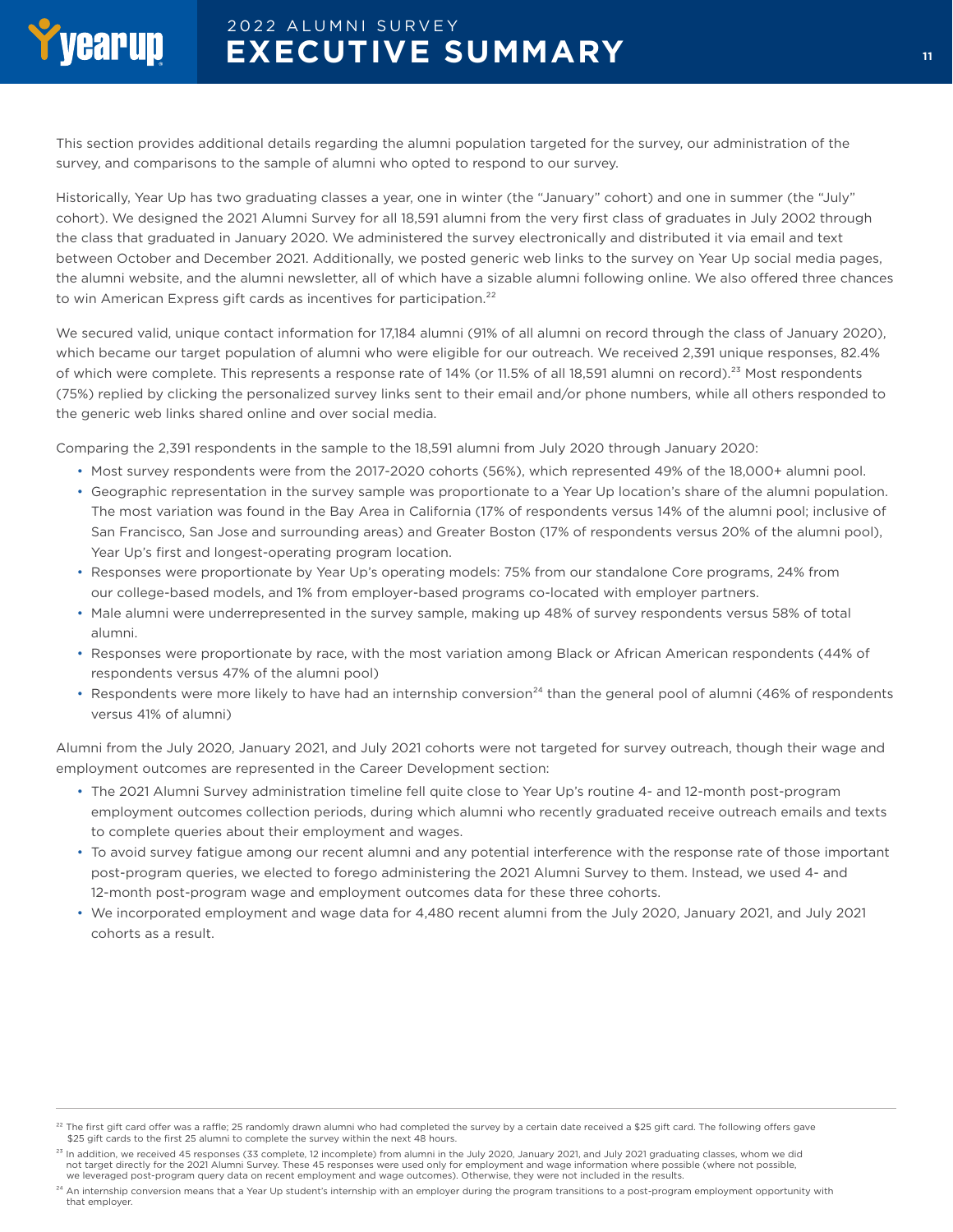

**In total, the wage and employment outcomes of 6,871 (2,391 Alumni Survey respondents plus 4,480 recent graduates) alumni were included in the analysis. This represents 29.6% of all 23,250 alumni from July 2002 through July 2021, which is on par with our 29% response rate in the 2016 survey report.** Overall, the sample used for analysis is largely representative of the broader Year Up alumni population by race and geography. Men were underrepresented in the sample and data were biased toward recent cohorts with more than half the sample representing alumni who graduated from 2017 onward. As discussed in the report's introduction, surveys are prone to imbalances between the sample of respondents and the wider target population, which can introduce some sample and non-response bias. As we have in past survey reports, we opted to present unweighted and unadjusted survey results in this 2021 report, though we are still considering alternative weighting methods<sup>25</sup> for subsequent analysis.

The 2021 Survey was an altered version of the 2016 survey, co-edited by members of Year Up's Research & Evaluation and Alumni Relations teams with generous and helpful feedback from Year Up alumni, as well as local and national staff. The education section of the 2016 survey was omitted in favor of using education records sourced from the National Student Clearinghouse. Any questions about the full list of 2021 Alumni Survey questions may be directed to [alumnirelations@yearup.org.](mailto:alumnirelations%40yearup.org?subject=)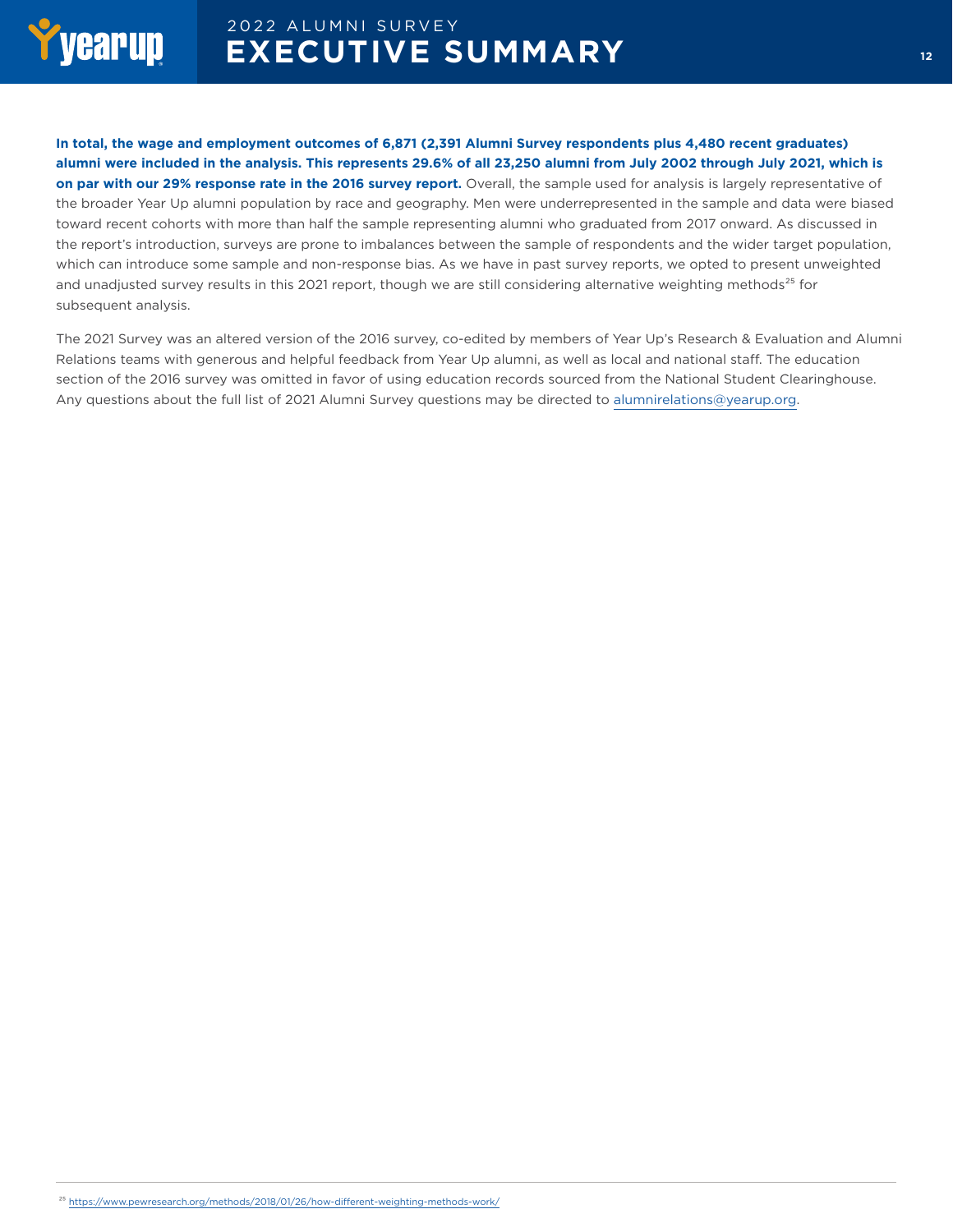#### APPENDIX

#### Survey Administration and Respondent Analysis Details

Year Up's 2021 National Alumni survey targeted alumni from the classes of July 2002 through January 2020. Year Up used a variety of collector approaches and incentives to connect alumni with the survey opportunity. Those with contact information on file were sent personalized survey links via email. Alumni could also take the survey via a general web link that was shared through text messages, social media pages, and the alumni newsletter. Because we did not ask alumni whether they were connected to the general link by text as opposed to some other channel, we cannot summarize the response rates of our text outreach.

#### **Data Collection by Modality**

| <b>Mode</b>                 | <b>Email 1</b> | Text 1 | <b>Email 2</b> | Text 2 | Email 3 | Email 4 | <b>General</b><br><b>Web Link</b> | <b>Total</b> |
|-----------------------------|----------------|--------|----------------|--------|---------|---------|-----------------------------------|--------------|
| Alumni contacted            | 16080          | 1104   | 14798          | 13987  | 14063   | 13368   | N/A                               | 17184        |
| Raw responses received      | 936            | N/A    | 284            | N/A    | 623     | 27      | 570                               | 2440         |
| Partial responses           | 166            | N/A    | 56             | N/A    | 76      | 5       | 136                               | 439          |
| Duplicate responses removed | 22             | N/A    | $\overline{4}$ | N/A    | 6       | 2       | 15                                | 49           |
| Complete, unique responses  | 757            | N/A    | 226            | N/A    | 543     | 22      | 427                               | 1975         |

#### **Demographics**

|                                           | $(n = 2391)$                        | <b>Respondents</b>                 | All Alumni Jul 2002-Jan 2020<br>$(n = 18591)$ |                                    |  |
|-------------------------------------------|-------------------------------------|------------------------------------|-----------------------------------------------|------------------------------------|--|
| <b>Baseline Variable</b>                  | <b>Respondent</b><br><b>Percent</b> | <b>Respondent</b><br><b>Number</b> | <b>All Alumni</b><br><b>Percent</b>           | <b>All Alumni</b><br><b>Number</b> |  |
| <b>Race/Ethnicity</b>                     |                                     |                                    |                                               |                                    |  |
| Asian                                     | 10.9                                | 261                                | 9.5                                           | 1773                               |  |
| Black or African American                 | 44.1                                | 1057                               | 46.9                                          | 8713                               |  |
| Hispanic or Latino                        | 29.9                                | 716                                | 28.7                                          | 5340                               |  |
| Native American                           | O.4                                 | 9                                  | 0.4                                           | 76                                 |  |
| Native Hawaiian or Other Pacific Islander | 1                                   | 24                                 | 0.8                                           | 145                                |  |
| Unknown or Another Racial Category        | 4.4                                 | 106                                | 4.8                                           | 897                                |  |
| Two or More Races                         | $\overline{4}$                      | 95                                 | 3.6                                           | 660                                |  |
| White                                     | 5.3                                 | 127                                | 5.3                                           | 987                                |  |
| <b>Gender</b>                             |                                     |                                    |                                               |                                    |  |
| Female                                    | 49.5                                | 1186                               | 38.7                                          | 7204                               |  |
| Male                                      | 48.1                                | 1151                               | 58                                            | 10792                              |  |
| Other/Unknown                             | 2.4                                 | 58                                 | 3.2                                           | 595                                |  |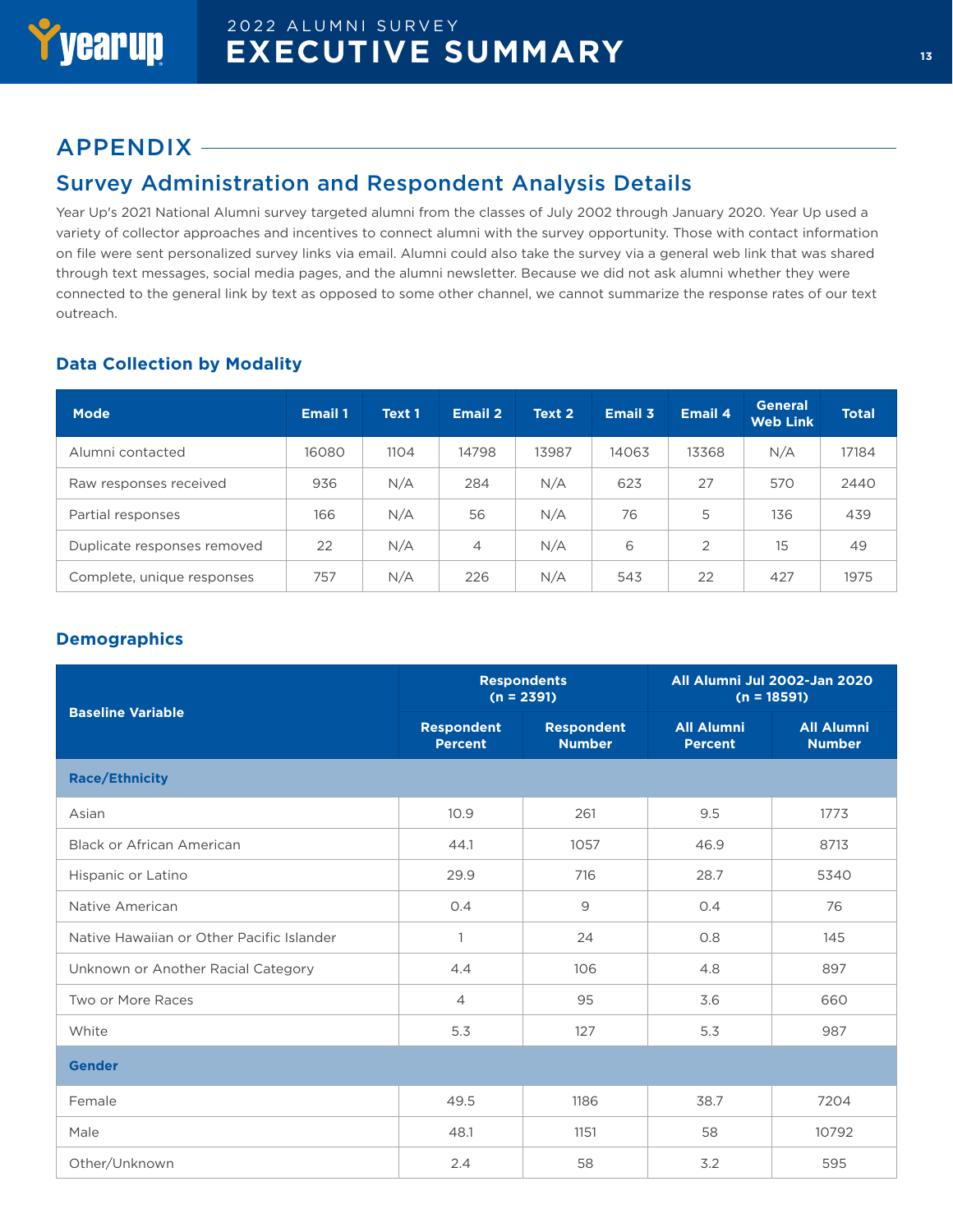

| <b>Baseline Variable</b>           | $(n = 2391)$                        | <b>Respondents</b>                 | All Alumni Jul 2002-Jan 2020<br>$(n = 18591)$ |                                    |  |
|------------------------------------|-------------------------------------|------------------------------------|-----------------------------------------------|------------------------------------|--|
|                                    | <b>Respondent</b><br><b>Percent</b> | <b>Respondent</b><br><b>Number</b> | <b>All Alumni</b><br><b>Percent</b>           | <b>All Alumni</b><br><b>Number</b> |  |
| <b>Graduation Year</b>             |                                     |                                    |                                               |                                    |  |
| 2002                               | O.1                                 | 3                                  | O.1                                           | 20                                 |  |
| 2003                               | O.2                                 | 5                                  | O.1                                           | 25                                 |  |
| 2004                               | 0.3                                 | 8                                  | 0.4                                           | 77                                 |  |
| 2005                               | 0.5                                 | 12                                 | 0.5                                           | 90                                 |  |
| 2006                               | 0.4                                 | $\mathsf 9$                        | 0.8                                           | 147                                |  |
| 2007                               | 0.8                                 | 20                                 | 1.2                                           | 228                                |  |
| 2008                               | $\mathbf{1}$                        | 24                                 | 1.6                                           | 304                                |  |
| 2009                               | 1.4                                 | 34                                 | 2.3                                           | 423                                |  |
| 2010                               | 1.6                                 | 39                                 | 2.8                                           | 528                                |  |
| 2011                               | 2.7                                 | 65                                 | 3.7                                           | 694                                |  |
| 2012                               | 3.2                                 | 77                                 | 5                                             | 927                                |  |
| 2013                               | 4.8                                 | 114                                | 6                                             | 1111                               |  |
| 2014                               | 7.4                                 | 177                                | 7.8                                           | 1455                               |  |
| 2015                               | 9.1                                 | 217                                | 8.6                                           | 1601                               |  |
| 2016                               | 10.1                                | 243                                | 9.9                                           | 1849                               |  |
| 2017                               | 12.1                                | 290                                | 11.6                                          | 2149                               |  |
| 2018                               | 14.7                                | 352                                | 13.8                                          | 2559                               |  |
| 2019                               | 18.6                                | 446                                | 15.6                                          | 2899                               |  |
| 2020                               | 10.9                                | 260                                | 8.1                                           | 1505                               |  |
| <b>Internship Converted to Job</b> |                                     |                                    |                                               |                                    |  |
| No                                 | 54.3                                | 1300                               | 58.9                                          | 10949                              |  |
| Yes                                | 45.7                                | 1095                               | 41.1                                          | 7642                               |  |
| <b>Year Up Site</b>                |                                     |                                    |                                               |                                    |  |
| Arizona (PHX)                      | 3.3                                 | 78                                 | 2.7                                           | 499                                |  |
| Baltimore                          | 2.9                                 | 69                                 | 3.2                                           | 591                                |  |
| Bay Area (Diablo Valley)           | 0.6                                 | 15                                 | 0.6                                           | 103                                |  |
| Bay Area (Menlo Park)              | 0.5                                 | 11                                 | 0.4                                           | 71                                 |  |
| Bay Area (San Francisco)           | 11.1                                | 266                                | 8.7                                           | 1617                               |  |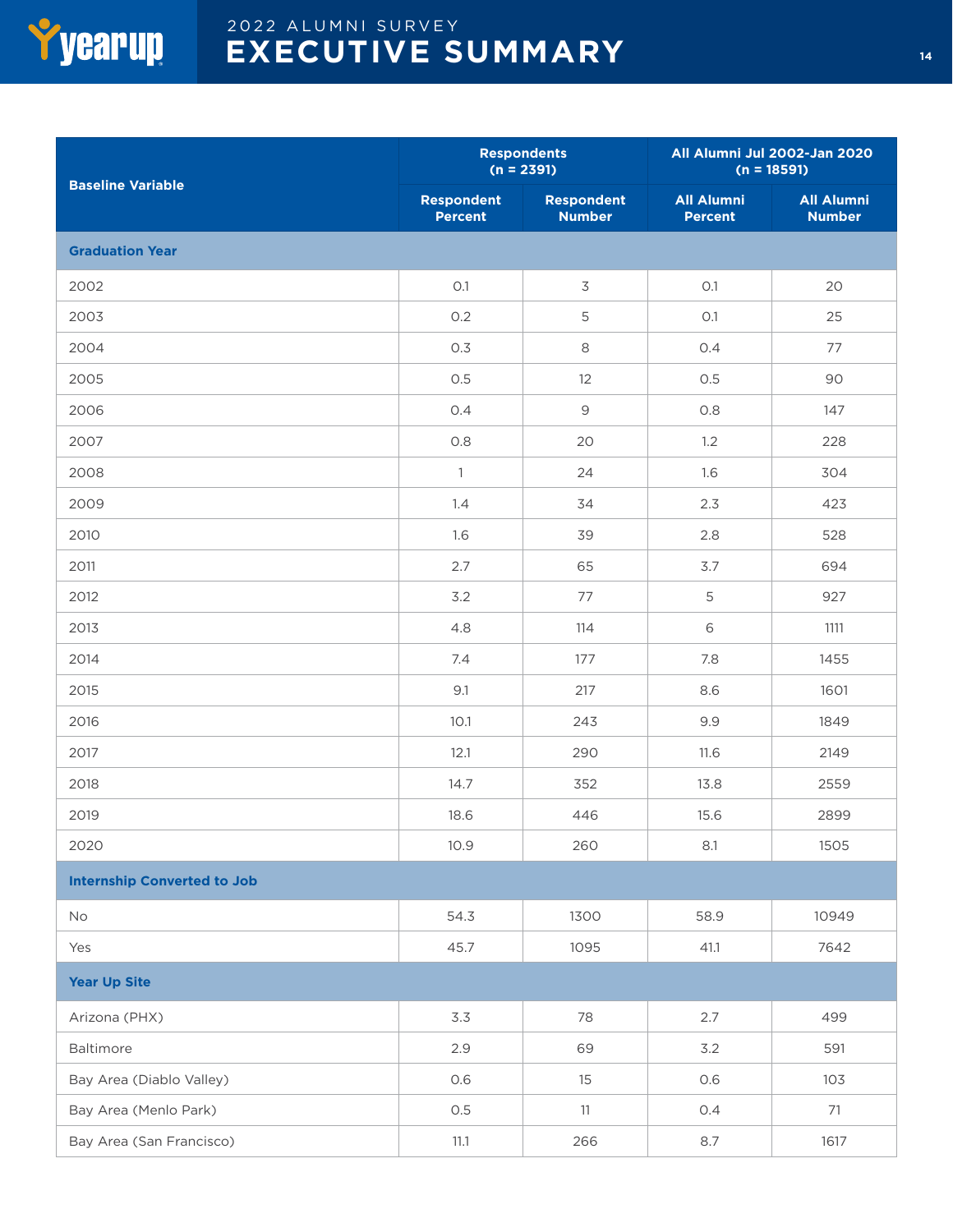

|                           |                                     | <b>Respondents</b><br>$(n = 2391)$ | All Alumni Jul 2002-Jan 2020<br>$(n = 18591)$ |                                    |  |
|---------------------------|-------------------------------------|------------------------------------|-----------------------------------------------|------------------------------------|--|
| <b>Baseline Variable</b>  | <b>Respondent</b><br><b>Percent</b> | <b>Respondent</b><br><b>Number</b> | <b>All Alumni</b><br><b>Percent</b>           | <b>All Alumni</b><br><b>Number</b> |  |
| Bay Area (Silicon Valley) | 4.8                                 | 115                                | 3.7                                           | 681                                |  |
| Chicago                   | 5.4                                 | 129                                | 5.1                                           | 943                                |  |
| Chicago (HWCCH)           | 0.8                                 | 18                                 | 0.4                                           | 80                                 |  |
| Chicago (NLUCH)           | 0.3                                 | 6                                  | 0.3                                           | 48                                 |  |
| Dallas/Fort Worth         | 1.6                                 | 39                                 | 1.2                                           | 218                                |  |
| Greater Atlanta           | 6.6                                 | 157                                | 7.5                                           | 1403                               |  |
| Greater Atlanta (ATC)     | 1.6                                 | 39                                 | 1.6                                           | 304                                |  |
| Greater Boston            | 16                                  | 383                                | 18.5                                          | 3432                               |  |
| Greater Boston (Roxbury)  | O.6                                 | 15                                 | 0.6                                           | 105                                |  |
| Greater Boston (Quincy)   | 0.5                                 | 11                                 | 0.5                                           | 100                                |  |
| Greater Philadelphia      | 1.5                                 | 37                                 | 1.5                                           | 286                                |  |
| Jacksonville              | 1.8                                 | 43                                 | 1.8                                           | 336                                |  |
| Los Angeles               | 1.8                                 | 44                                 | 1.2                                           | 229                                |  |
| <b>NCR</b>                | 8                                   | 192                                | 9.6                                           | 1779                               |  |
| NCR (Alexandria)          | $\circ$                             | $\mathbf{1}$                       | O.1                                           | 21                                 |  |
| NCR (Woodbridge)          | 1.7                                 | 40                                 | 1.5                                           | 280                                |  |
| New York                  | 11.5                                | 276                                | 11.1                                          | 2064                               |  |
| New York (BMCC)           | 1.3                                 | 32                                 | 1.4                                           | 251                                |  |
| New York (CUNY)           | 0.2                                 | $\overline{4}$                     | O.1                                           | 20                                 |  |
| Puget Sound               | 4.1                                 | 98                                 | 5                                             | 935                                |  |
| Puget Sound (BELLV)       | 1.3                                 | 31                                 | 1.7                                           | 311                                |  |
| Rhode Island              | 7.3                                 | 174                                | $\overline{7}$                                | 1302                               |  |
| Rhode Island (HSBRO)      | O.1                                 | $\overline{2}$                     | O.1                                           | 12                                 |  |
| South Florida             | O.1                                 | 3                                  | O.1                                           | 23                                 |  |
| South Florida (Miami)     | $\overline{2}$                      | 48                                 | 2.2                                           | 411                                |  |
| Tampa Bay                 | O.1                                 | $\overline{2}$                     | O.1                                           | 18                                 |  |
| Wilmington                | 0.3                                 | 6                                  | 0.2                                           | 41                                 |  |
| Wilmington (WILMU)        | 0.5                                 | 11                                 | 0.4                                           | 77                                 |  |